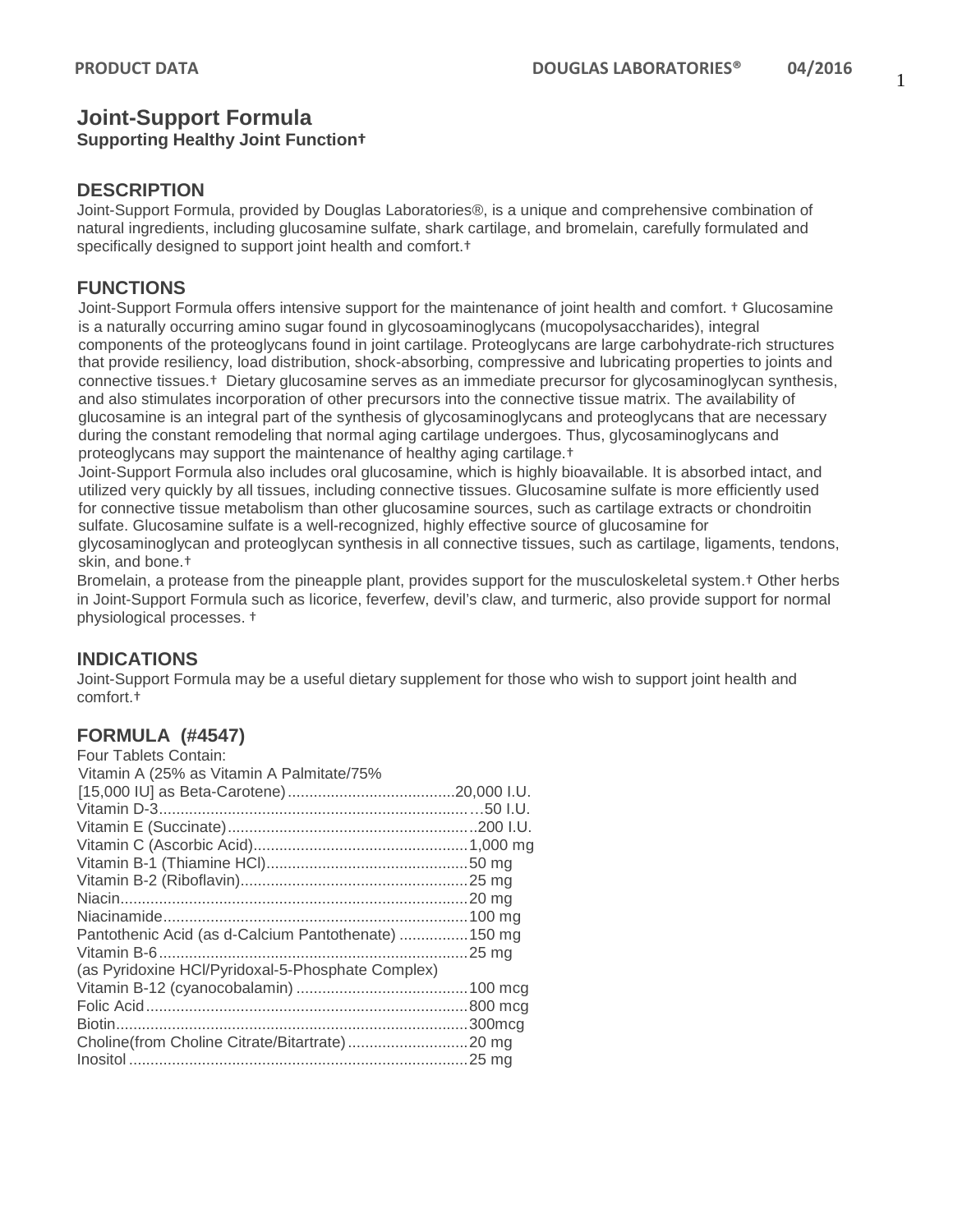## **Joint-Support Formula**

## **Supporting Healthy Joint Function†**

| Calcium (Citrate/Ascorbate/Carbonate Complex)300 mg              |  |
|------------------------------------------------------------------|--|
|                                                                  |  |
| (Aspartate/Ascorbate/Oxide Complex)                              |  |
|                                                                  |  |
| Zinc (Aspartate/Oxide/Krebs Complex)50 mg                        |  |
|                                                                  |  |
| Manganese (Aspartate/Sulfate Complex)  15 mg                     |  |
|                                                                  |  |
| (Organically bound with GTF activity-low allergenicity)          |  |
|                                                                  |  |
| (Organic Selenium in Krebst Cycle and Kelp)                      |  |
|                                                                  |  |
|                                                                  |  |
|                                                                  |  |
|                                                                  |  |
|                                                                  |  |
|                                                                  |  |
| Turmeric root (Curcuma Longa), Pancreatin 8X (providing Protease |  |

, Amylase and Lipase activity), Licorice (Glycyrrhiza glabra), Quercetin dihydrate, Betaine HCl/Glutamic acid HCl, Shark Cartilage Powder, Glucosamine Sulfate (from crab and shrimp), Pepsin, Bromelain, Young Wheat Sprouts, Feverfew, Devil's Claw, Grape seed extract, Ginseng (Panax), Skullcap, N-Acetyl-L Cysteine/L-Cysteine HCl, L-Methionine

†Krebs=Citrate, Fumarate, Malate, Glutarate and Succinate Complex

## **SUGGESTED USE**

Adults take 4 tablets daily with meals or as directed by a healthcare professional.

#### **SIDE EFFECTS**

No adverse side effects have been reported.

#### **STORAGE**

Store in a cool, dry place, away from direct light. Keep out of reach of children.

### **REFERENCES**

Giordano N, Nardi P, Senesi M, et al. Clin Ter 1996;147:99-105. Gottlieb MS. J Manipulative Physiol Ther 1997;20:400-14. Kelly GS. Altern Med Rev 1998;3:27-39. Leffler CT, Philippi AF, Leffler SG, et al. Mil Med 1999;164:85-91. Lotz-Winter H. Planta Med 1990;56:249-53. McCarty MF. Med Hypotheses 1998;50:507-10. Qiu GX, Gao SN, Giacovelli G, et al. Arzneimittelforschung 1998;48:469-74. Setnikar I, Cereda R, Pacini MA, Revel L. Arzneimittelforschung 1991;41:157-61. Shankland WE, 2nd. Cranio 1998;16:230-5. Taussig SJ, Batkin S. An update. J Ethnopharmacol 1988;22:191-203.